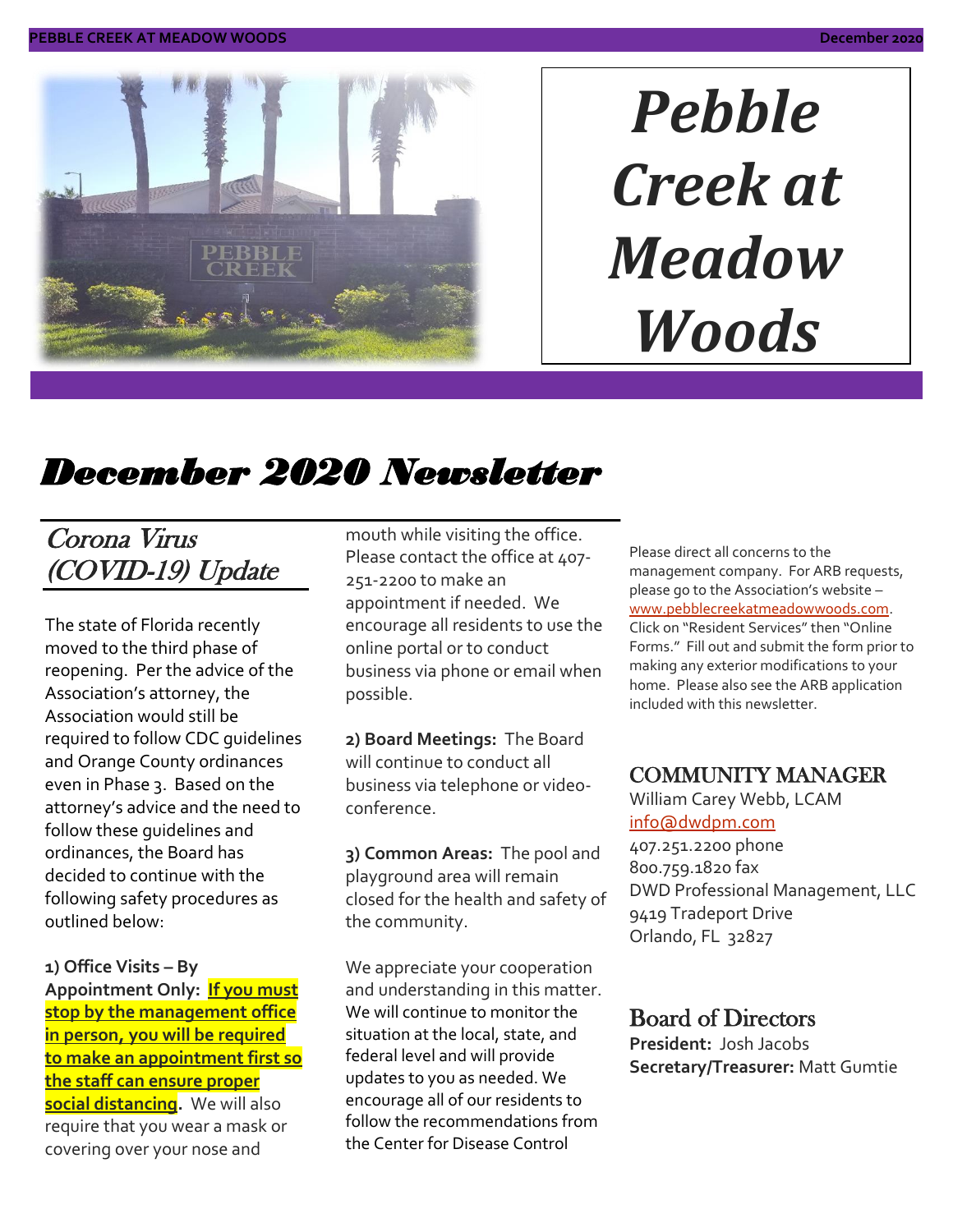(CDC) and the Florida Department of Health regarding COVID-19 in order to limit the spread of the disease and to keep your family and neighbors safe.

Please use the following links to the websites for the CDC and the Florida Department of Health.

#### **Center for Disease Control:**

<https://www.cdc.gov/coronavirus/2019-nCoV/index.html>

#### **Florida Department of Health:**

<http://www.floridahealth.gov/> or call the COVID-19 Hotline if you have questions at 866-779-6121.

If you have any questions or concerns, please contact our office by phone at 407-251-2200 or by email at [info@dwdpm.com.](mailto:info@dwdpm.com)

We wish all of our residents well during this difficult time. Take care, and stay safe.

#### 2021 Assessments

On October 7, 2020, the Board of Directors met to discuss the Budget for next year. The Board voted to maintain the Assessment at the current level for next year. **This means your assessment will remain \$200.00 per quarter for 2021**. You will receive the new coupon booklet for your quarterly assessments for next year in the mail in late November/early December.

If you do not receive your coupon booklet by mid-December, please contact the management office. Remember that your first quarterly assessment of **\$200.00** is due on **January 1, 2021** and it will be considered late if received after the 10<sup>th</sup>. Finally, if you previously set up ACH/Auto Debit for your quarterly assessments, you do not need to fill out and submit the enrollment form included with your coupons unless you have changed your bank account.

Again, if you have any questions about your assessment payments, please contact the management office for further assistance.

#### Payment Plan Options

If you are experiencing financial difficulties or job loss due to COVID-19, please contact our office to set-up a payment plan. It is very important that you contact us to discuss this matter. We cannot set-up a payment plan if we are not aware of your financial situation.

We have had a few owners request that the assessment is waived completely. Please be aware that this is not possible. The Association is a not-for-profit organization and is not eligible to receive funds from government assistance programs. Therefore, the Association must still pay all insurance, maintenance, and common area expenses. While the assessments cannot be waived, the Board of Directors and management company will work with owners who have experienced job loss due to COVID-19. We will make payment arrangements with these owners in order to ease the financial impact as much as possible.

If you have any other questions or concerns regarding your account balance, please feel free to contact the management office at 407-251-2200 or at [info@dwdpm.com.](mailto:info@dwdpm.com)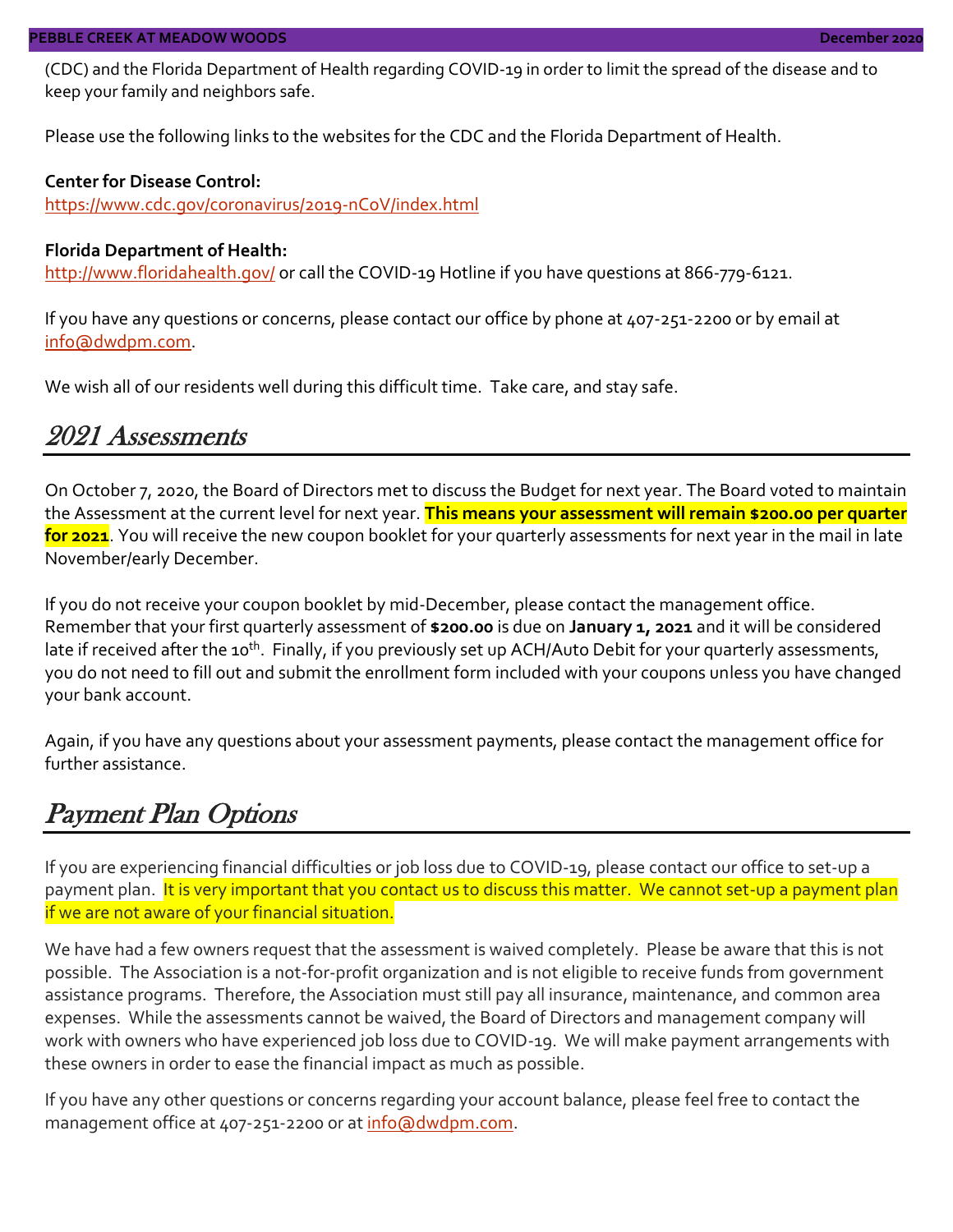## DWD Upcoming Holiday Hours

Please be advised that the offices for DWD Professional Management will be closed on **Monday, December 21, 2020 through Friday, January 1, 2021** in observance of the Christmas and New Year's holidays. We wish everyone a happy holiday season.

### Tax Information

The accounting firm, Cole & Associates, recently completed the Association's taxes for 2019, and a copy is available for your review. The Statement of Cash Flow for 2019 is also available at this time. If you would like to review these documents, please contact our management office by phone at 407-251-2200 or by email at [info@dwdpm.com](mailto:info@dwdpm.com) to make your request.

Also, please be aware that the approved 2021 budget for the Association is available on the website, [www.pebblecreekatmeadowwoods.com.](http://www.pebblecreekatmeadowwoods.com/)

#### Owner Access Platform

We are thrilled to announce the online owner access feature where you can login to manage your account and access community documents. With your Internet-enabled device, you will now be able to view your current account balance, check your payment history, view your open records and more!

To ensure your privacy, only homeowners whose email address is on file have already received a registration email. **If you have not already provided your email, please email your information to [info@dwdpm.com](mailto:info@dwdpm.com)** and include your community name, address within the community, and the email address you want on file. This extra step is designed for the safety of your personal information because it allows us to verify each homeowner. Once your email address has been opted into the system, you will receive an email to register. For security purposes, a return email will be sent to confirm you are the owner of that email account.

If you received the registration email but the time has expired and you are in need of a new registration email, please contact our office by email at **[info@dwdpm.com](mailto:info@dwdpm.com)** with your request. Please make sure to include the email address you want us to use and we process a new registration email for you.

Please check your SPAM folder as it may be filtered automatically. After you click the link in the confirmation email you can create your password and your account will be registered. You will then be able to log into your account using your email address and the password you created when you registered. Please make sure to use Google Chrome which is the preferred web browser for the platform.

#### We encourage everyone to utilize the new on-line access platform at

<https://owner.topssoft.com/DWDProfessionalManagement/Account/Login> in order to review your account balance and obtain information. Please let us know if have not received your invitation to join the platform, and we will help you set-up your account.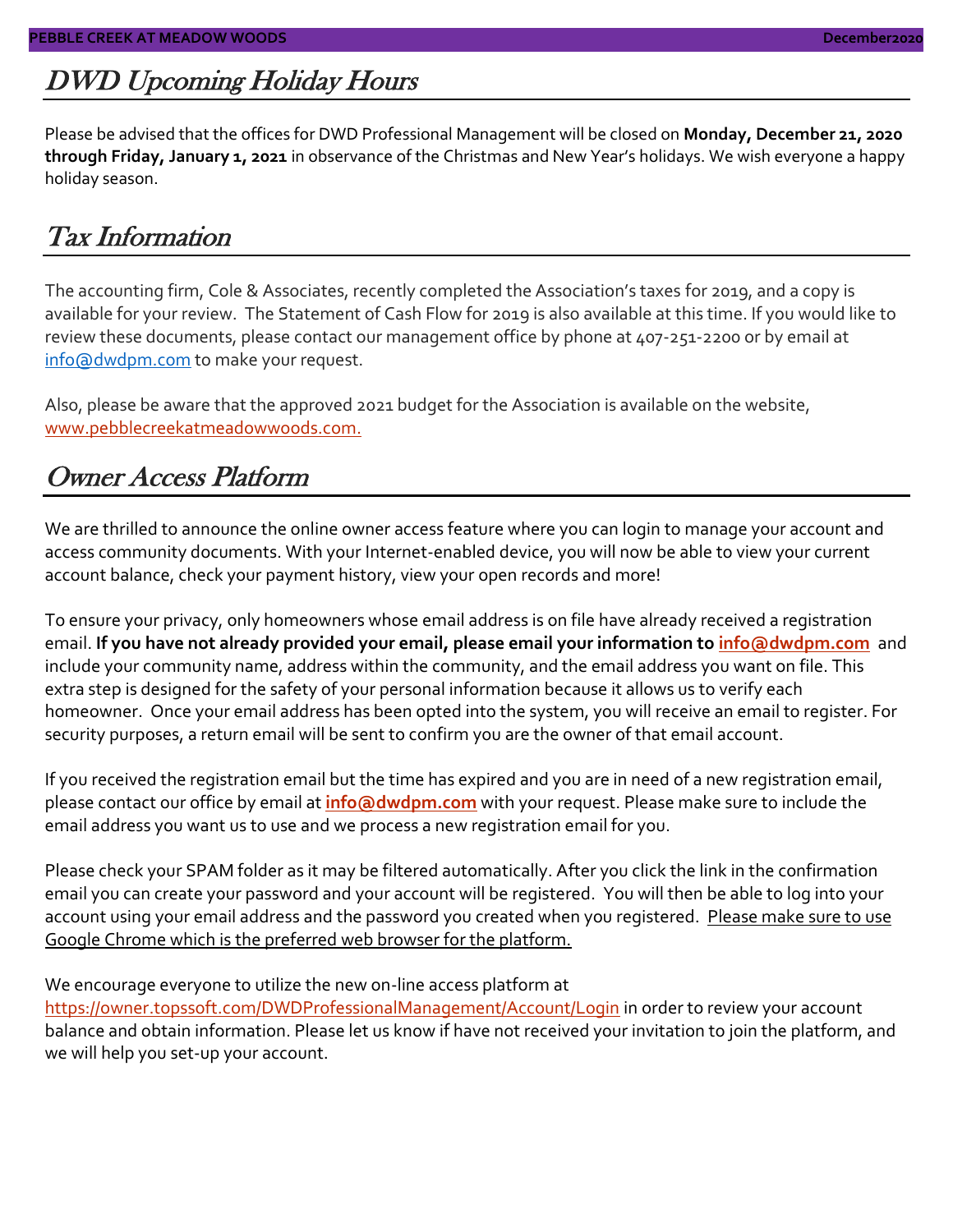#### Do Not Park on the Grass

Over the last few weeks, we have noticed a rise in the number of residents parking on the grass in front of their properties (whether it is on the easement or in the front yard). Please be aware that this activity is not permitted and you will receive a violation letter for this issue. All residents must park in the garage or in the driveway. Parking on the street is permitted from 6 AM – 12 AM. Parking on the street is not permitted after 12 AM through 6 AM. If you have a situation which requires you to park in the street between 12 AM – 6 AM, please contact the management company so we may obtain Board approval and to inform the towing company.

## Please Pick-Up After Your Pets

We understand that many of the residents in our community are pet owners. Owning a pet is a wonderful experience for the "parent" and it brings many joys to you as well. However, having a 4-legged addition to your family also brings many responsibilities.

If your new bundle of joy happens to be a dog, then one of the responsibilities is picking up after your pet. When you live in a community you cannot just let your dog out and then close the door. **Your pet must be on a leash at all times, and any pet waste MUST be picked up and disposed in a waste receptacle.** This is not only a community rule; it is an Orange County ordinance as well.

Dog waste is a hazardous substance and causes damage to grass and may spread illnesses to others. Thank you for your understanding and cooperation in this matter.

## Architectural Guidelines – Approved Colors for Homes and Roofs

Please be aware that the Board has established the following architectural guidelines for your community:

#### **Approved Paint Color Schemes and Shingle Colors:**

The Pebble Creek at Meadow Woods community has several approved color schemes for painting your homes and several approved shingle colors for replacing your roofs available for your review on the community website. Please use the following link to view these options:

[https://pebblecreekatmeadowwoods.weebly.com/architectural-change-form.html.](https://pebblecreekatmeadowwoods.weebly.com/architectural-change-form.html)

If you have any questions or concerns regarding the process for making exterior modifications to your home, please feel free to contact the management office for further instructions and assistance. You may also review the article below on page 6.

### Association Payments Via the Payment Portal with Center State and Payment **Reminders**

If you have set-up automatic payments through the on-line payment system with Center State Bank, please be aware that DWD Professional Management does not have access to that system and any updates needed must be made directly by you. If you have made any errors in terms of the amount of your payment or the frequency of your payment, please login into the portal to make any necessary revisions. Go to schedule payments, cancel the current request, and start a new request with the correct payment amount and/or frequency.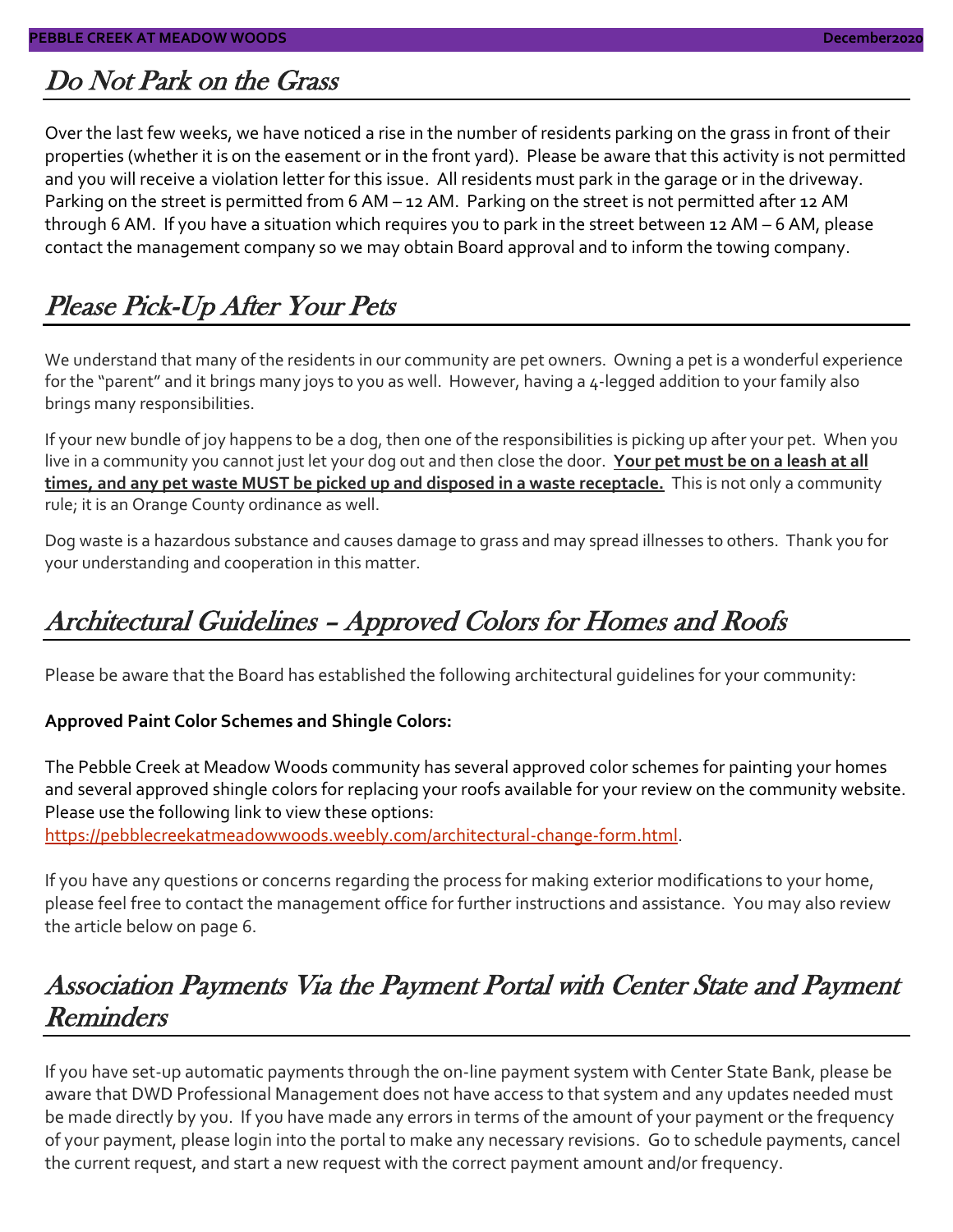Please keep in mind that the system is automatically selected for monthly payments, so please indicate the correct frequency for your association payments and change as needed. The assessment payments for Pebble Creek are quarterly and are due on January 1, April 1, July 1, and October 1. Please also be aware that all on-line payments take 2 to 3 business days for processing before they are applied to your account.

In addition, the on-line payment system is a payment portal only. This system is not connected to the account system with the management company. The payment portal does not have any information regarding your current account balance. If you need your account balance or a full detailed payment history report, you must contact the management company directly.

Finally, please be aware that DWD Professional Management does not send payment reminders by text or email. If you are receiving payment reminders through text or email, this is because you have signed up for it through the online payment portal. If you have signed up for the reminders in error, please login into the portal. Go to notifications and cancel/edit the request and make any changes needed or set-up a new request.

If you have any questions or concerns about the on-line payment portal, please contact the management office for assistance.

### Reporting Street Light Outages

If you notice a street light out on your street, please call Duke Energy at 407-629-1010 to report the street name or section where the light is located. You may also visit the following website to report the outage: [https://www.duke](https://www.duke-energy.com/customer-service/request-light-repair)[energy.com/customer-service/request-light-repair.](https://www.duke-energy.com/customer-service/request-light-repair) Please contact the management office if you need assistance or if you have any questions.

## Parking Regulations

If your vehicle is parked on the street at night in the community, your car may be towed. Per the rules and regulations of our community, all vehicles must be parked in your garage or driveway at night. If a vehicle is parked on the street between the hours of 12 AM – 6 AM, it may be towed **without warning at the owner's expense**.

**If you are planning a special event or party**, and you will have guests parked in the street from 12 AM – 6 AM, please contact the management office to make arrangements **at least 24 hours in advance** so we may inform the towing company and so we have time for you to pick up parking permits from the management office. Please be aware that the maximum number of vehicles permitted is 10.

If your vehicle or a vehicle of a guest is towed due to a violation of the parking rules and regulations, you should **contact the towing company to resolve the situation**. *Do not call DWD Professional Management regarding a towing issue*. The Board has not authorized the management company to make ANY exceptions to the parking rules and regulations. If you do not follow these parking rules, you will be towed **at your own expense** and **will not be reimbursed for any reason**.

Please be advised that the towing company, **Universal Towing and Recovery**, has moved from their previous location. The towing company's contact information is as follows: **Universal Towing and Recovery, 407-816- 0102, 206 6th Street, Lot 300 Orlando, Florida 32824.**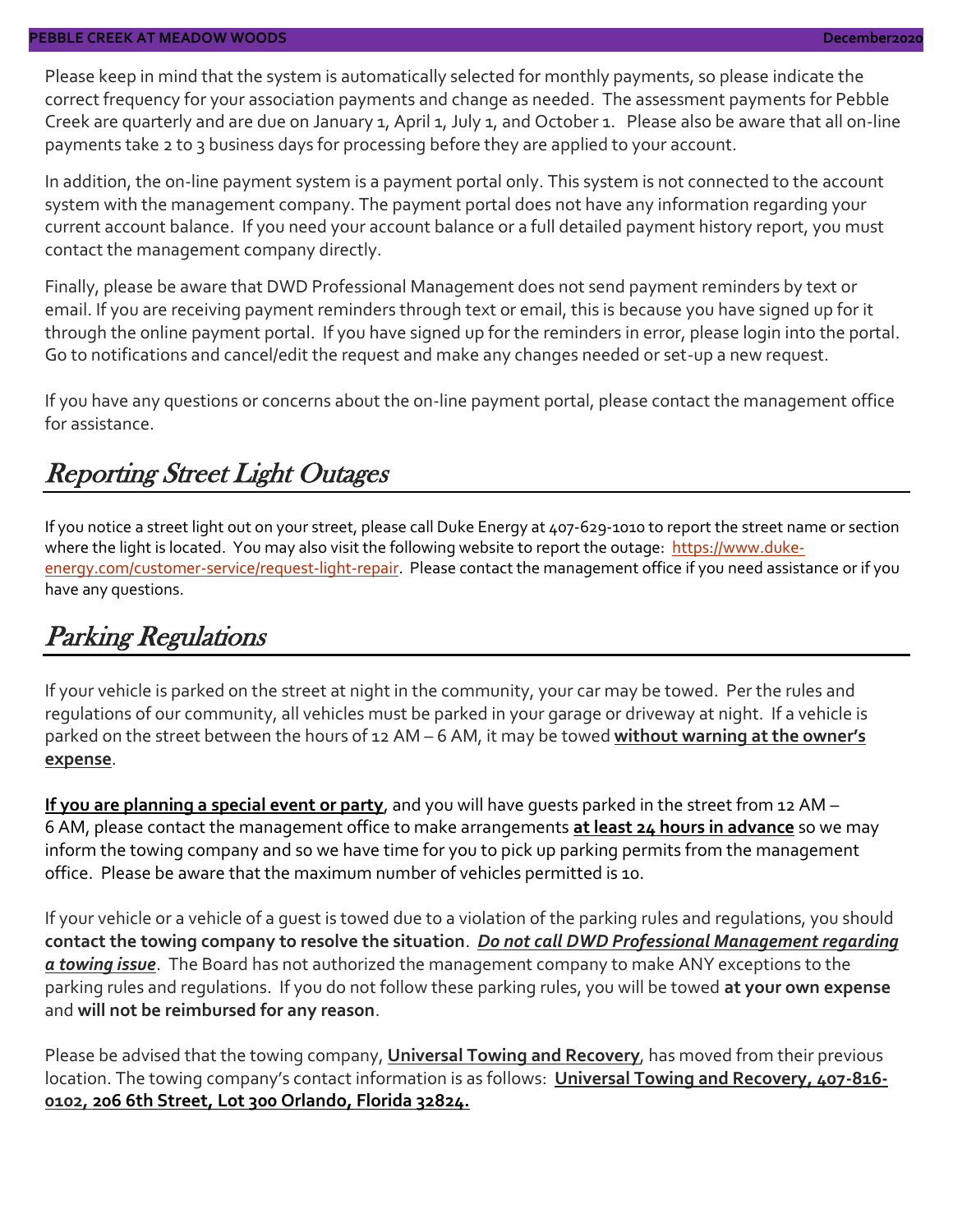## Off-Duty Sheriff's Deputy Patrols and Suspicious Activity

Your community is patrolled several days per month by an off-duty Orange County Sheriff's Deputy. The deputy is on patrol to spot suspicious activity, to help enforce traffic laws, and to help the people in communities we manage in Meadow Woods. If you see the deputy on patrol, and if you have noticed any suspicious activity, please stop the deputy and talk with him regarding your concerns. You should also call the Orange County Sheriff's Department at (407) 836-4357 to report suspicious or criminal activities. **The Sheriff's Department is the only organization charged with the protection of your property, and they are the only organization with the authority to approach and stop these people and their activities**.

Please be aware that the deputy is only able to enforce state law and county ordinances. If you see a community violation (i.e., parking on the grass), please call DWD Professional Management to address these concerns. Thank you.

## Noise Complaints

Please be aware that Orange County Sheriff's Department does not have any set time for enforcing the noise violation ordinance. According to our local deputy, the Disturbance of the Peace Statute is enforceable any time of day. **If you feel that your neighbors are violating the noise ordinance, please contact the Orange County Sheriff's Department to file a complaint at 407-836-4357**. The Sheriff's Department will then send a deputy to request the responsible party to tone down their gathering. If a second request is made concerning the same disturbance, the Sheriff's Department will take the necessary actions to ensure your neighbors follow the noise ordinance.

Please be aware that the Association is not responsible for enforcing County ordinances. Only the Sheriff's Department may enforce County ordinances and laws. If you have any questions or concerns regarding this issue, please contact the management office.

## Architectural Changes (Exterior Modifications)

It has come to our attention that some homeowners are not familiar with the steps of the Architectural Review process. That is quite understandable. We would like to take this opportunity to help anyone in our community better understand this process.

If you are going to make any changes to the front of your property, including landscaping changes, or if you intend to make any structural changes to your property (i.e., room additions, pools, screen enclosures), then you will need to fill out the Architectural Review Committee (ARC) application.

These applications will always be available on your community's website and they are included in the monthly newsletter (please see the form below). Please follow the instructions on the form and submit all of the required documents for your requested change. When you are submitting an application to the ARC, remember to include the following:

1. Two (2) copies of the property survey that show the location of the proposed changed, alteration, renovation or addition.

- 2. Two (2) drawings of your plan(s).
- 3. Two (2) copies of color samples, if applicable.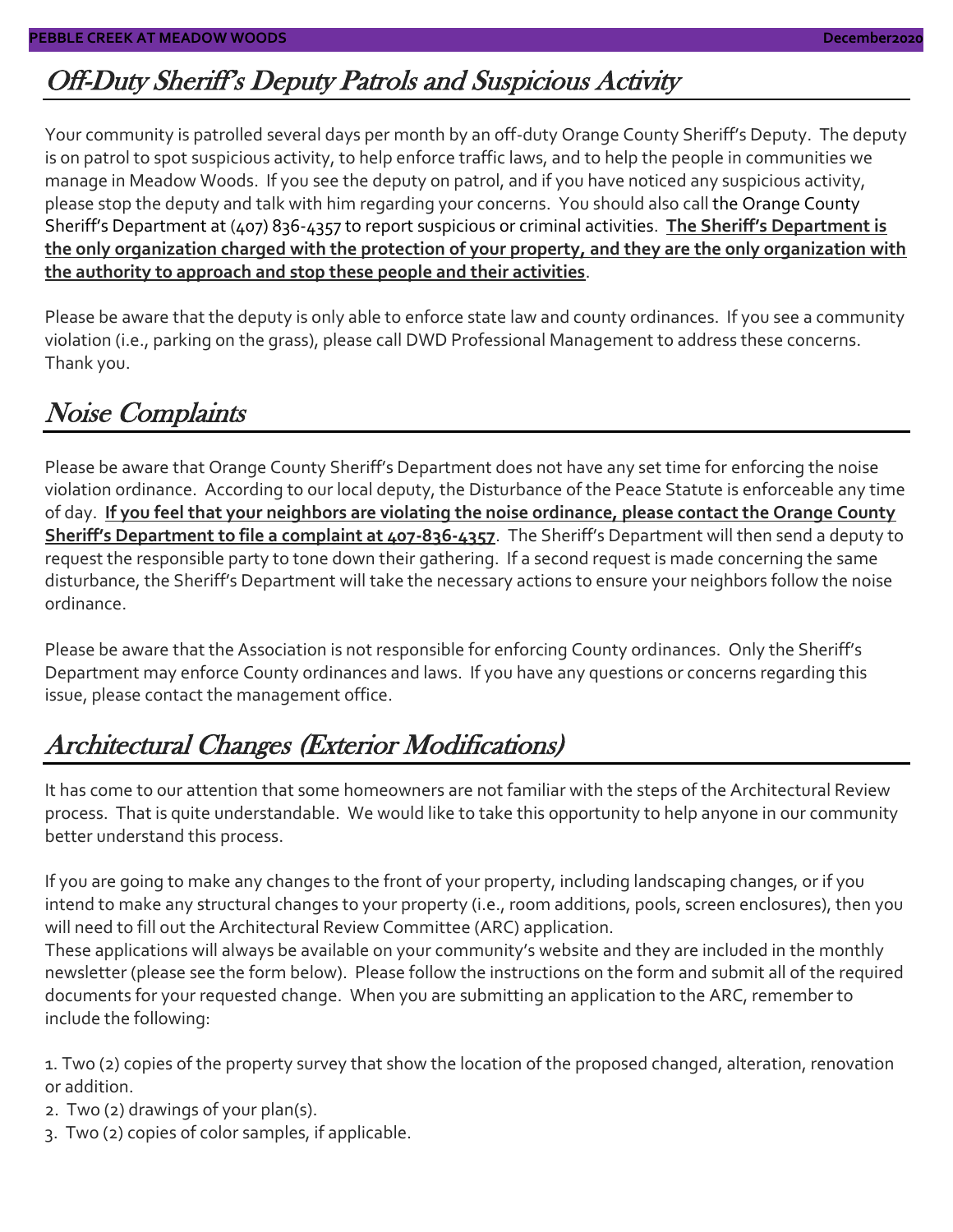Please note that applications submitted by fax or without two (2) copies of the survey, drawing, or color sample will be considered incomplete. If an application is incomplete, it will not be processed and will be returned to you.

Finally, please be aware that the Association has architectural guidelines indicating the list of approved color schemes for painting your home and the shingle colors for any roof replacements. If you would like to review these guidelines, please visit the Association's website at the following link:

[https://pebblecreekatmeadowwoods.weebly.com/architectural-change-form.html.](https://pebblecreekatmeadowwoods.weebly.com/architectural-change-form.html) You may also find the approved color schemes on the Sherwin Williams website using the following link:

[https://www.sherwin-williams.com/homeowners/color/find-and-explore-colors/hoa/orlando/fl/pebble-creek-at](https://www.sherwin-williams.com/homeowners/color/find-and-explore-colors/hoa/orlando/fl/pebble-creek-at-meadow-woods/)[meadow-woods/](https://www.sherwin-williams.com/homeowners/color/find-and-explore-colors/hoa/orlando/fl/pebble-creek-at-meadow-woods/)

If you have any questions, please call us at 407-251-2200, and we will be happy to assist you. Also note that management does NOT approve or deny any of these requests. We collect the applications and then submit them to the community's Architectural Review Committee (ARC). The ARC is a group of volunteer homeowners who review the applications and approve or deny the applications based on your community's written criteria (the architectural guidelines). Per Florida Statutes, this process may take up to 30 days.

As soon as the Committee makes a decision, we will mail you the letter of approval or denial. Please make sure you do not proceed with any improvements until you have heard from the Committee. I hope this helps everyone understand the Architectural Review process a little better. If this still leaves you with any questions, please feel free to contact our management office.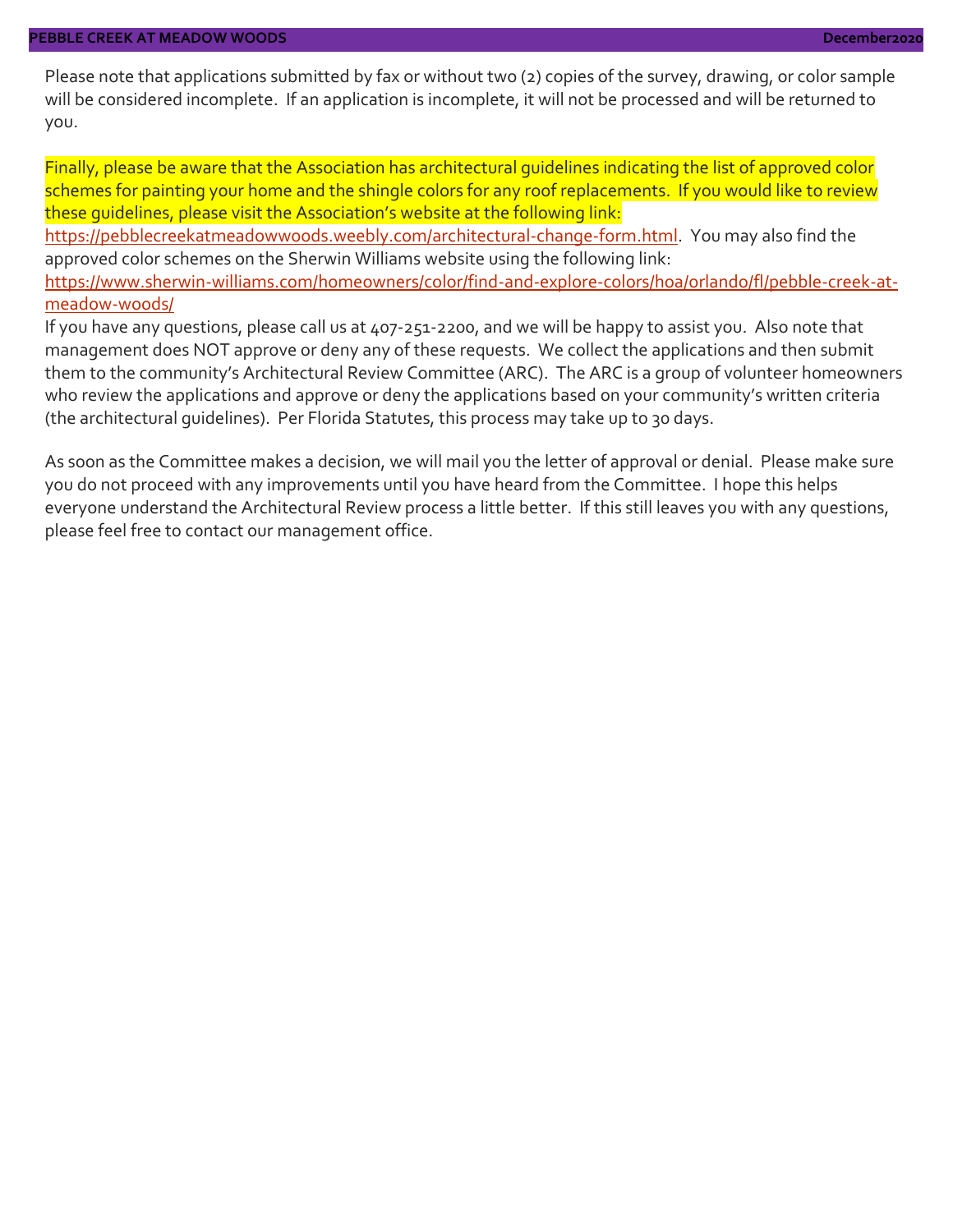## **SYMPTOMS OF CORONAVIRUS DISEASE 2019**

## **Patients with COVID-19 have experienced mild to** severe respiratory illness.





03/02/14 Novis 20, 2020, 12:59 W

cdc.gov/COVID19-symptoms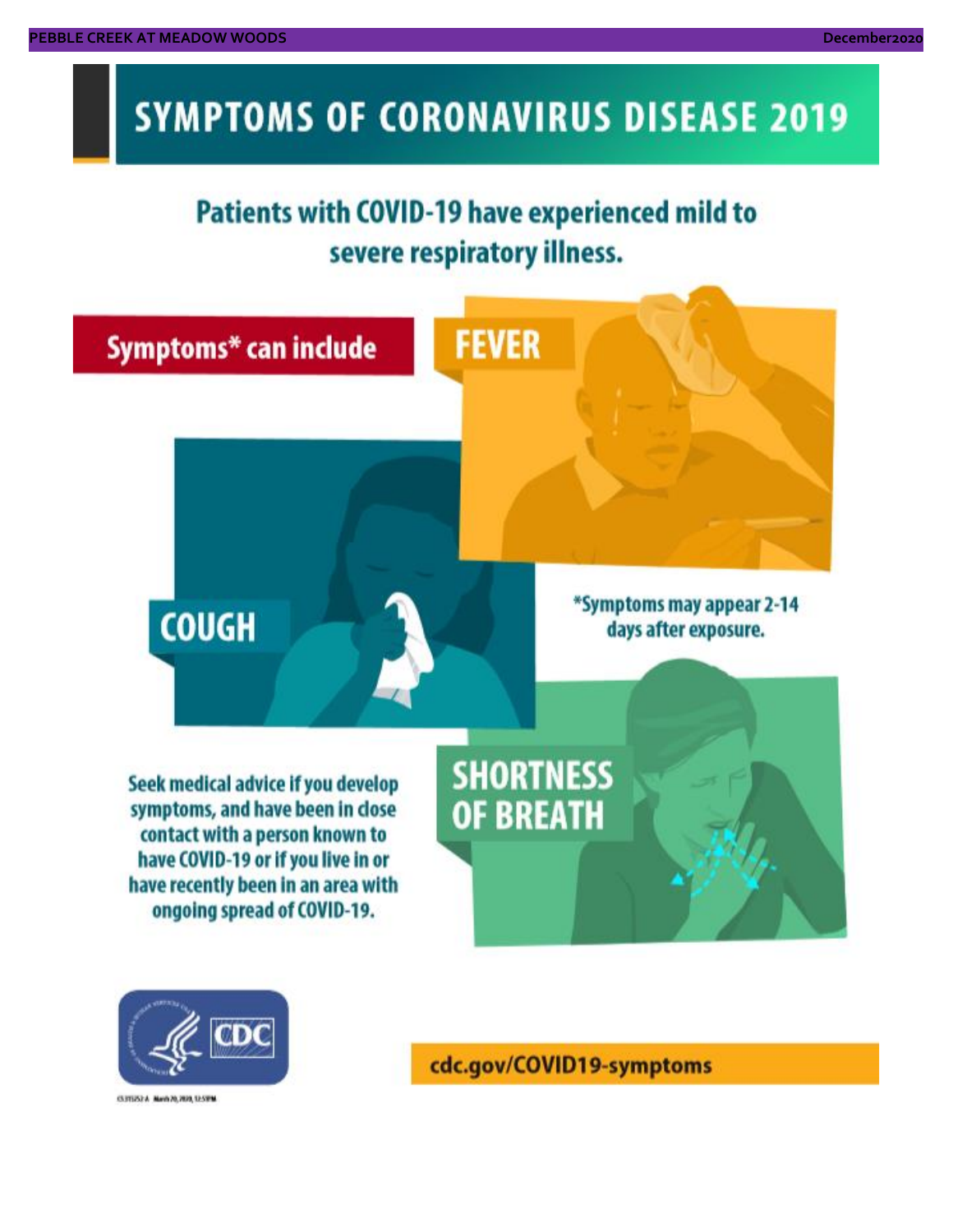#### **Emergency:**

| Fire, Police, Medical Emergency: | $\sqrt{911}$ |
|----------------------------------|--------------|
|                                  |              |

#### **Law Enforcement:**

| Orange County Sheriff's Dept. (Non-<br>Emergency): | 407-836-4357 |
|----------------------------------------------------|--------------|
|                                                    |              |
|                                                    |              |

#### **Utilities:**

| Orange County Utilities: | 407-836-5515 |  |  |
|--------------------------|--------------|--|--|
|                          |              |  |  |

#### **Chamber of Commerce:**

| Orlando Chamber of Commerce: | 407-425-1234 |
|------------------------------|--------------|
|                              |              |
|                              |              |

#### **Miscellaneous:**

| Orange County Public Schools:                        | 407-317-3200 |
|------------------------------------------------------|--------------|
| Orange County Office of Emergency<br>Management:     | 407-836-9140 |
| Orange County Health Department:                     | 407-858-1400 |
| Florida Poison Information Center:                   | 800-222-1222 |
| Orange County Public Library:                        | 407-836-7390 |
| Social Security Administration:                      | 800-772-1213 |
| <b>Orange County</b><br>Voters' Registration Office: | 407-836-2070 |
| <b>Orange County Animal Services:</b>                | 407-836-3111 |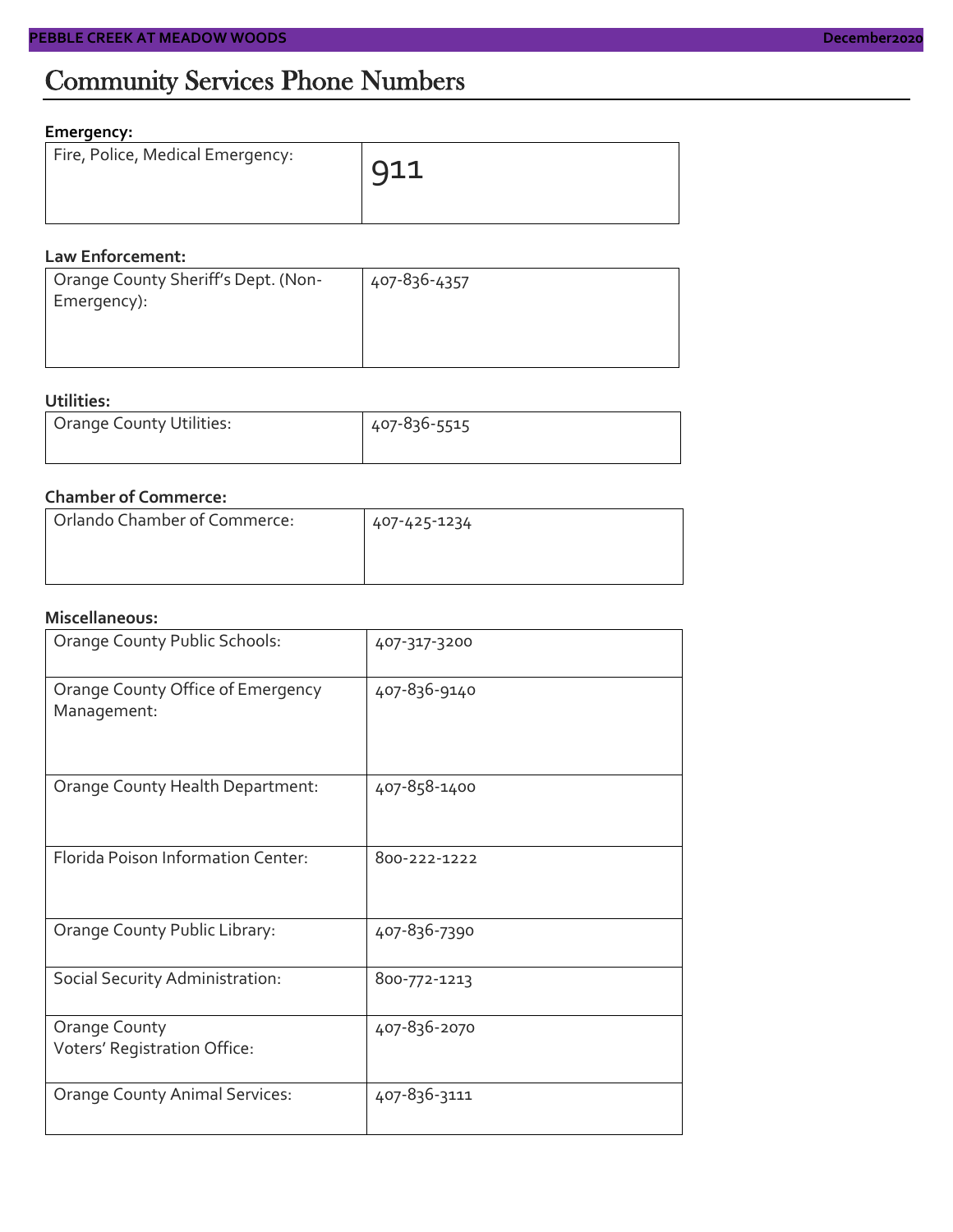#### **PEBBLE CREEK AT MEADOW WOODS HOMEOWNERS' ASSOCIATION, INC.** MAIL OR EMAIL FORM TO: 9419 Tradeport Drive, Orlando, FL 32827

PHONE: 407-251-2200 FAX: 800-759-1820 EMAIL: [info@dwdpm.com](mailto:info@dwdpm.com)

#### **ARCHITECTURAL REVIEW BOARD (ARB) APPLICATION**

|                                | Owner Name: The contract of the contract of the contract of the contract of the contract of the contract of the contract of the contract of the contract of the contract of the contract of the contract of the contract of th |                                                                                                                   | <b>Tenant Name:</b> The account of the contract of the contract of the contract of the contract of the contract of the contract of the contract of the contract of the contract of the contract of the contract of the contract of |                                                                                                                                       |  |
|--------------------------------|--------------------------------------------------------------------------------------------------------------------------------------------------------------------------------------------------------------------------------|-------------------------------------------------------------------------------------------------------------------|------------------------------------------------------------------------------------------------------------------------------------------------------------------------------------------------------------------------------------|---------------------------------------------------------------------------------------------------------------------------------------|--|
|                                |                                                                                                                                                                                                                                |                                                                                                                   |                                                                                                                                                                                                                                    |                                                                                                                                       |  |
| Mailing Address: _____________ |                                                                                                                                                                                                                                |                                                                                                                   |                                                                                                                                                                                                                                    |                                                                                                                                       |  |
|                                |                                                                                                                                                                                                                                |                                                                                                                   | E-mail: ___________________________                                                                                                                                                                                                |                                                                                                                                       |  |
|                                |                                                                                                                                                                                                                                |                                                                                                                   |                                                                                                                                                                                                                                    | In Accordance with the Declaration of Covenants, Conditions and Restrictions and the Association's Rule and Regulations, Installation |  |
|                                | must conform to this approval and the Association's quidelines.                                                                                                                                                                |                                                                                                                   |                                                                                                                                                                                                                                    |                                                                                                                                       |  |
|                                |                                                                                                                                                                                                                                | I hereby request consent to make the following changes, alteration, renovations and /or additions to my property. |                                                                                                                                                                                                                                    |                                                                                                                                       |  |
| ( ) Fence                      |                                                                                                                                                                                                                                | () Swimming Pool () Lawn Ornament () Screen Enclosure                                                             |                                                                                                                                                                                                                                    | () Landscaping                                                                                                                        |  |
| ( ) Patio                      | ( ) Exterior Color                                                                                                                                                                                                             | () Lawn Replacement                                                                                               |                                                                                                                                                                                                                                    |                                                                                                                                       |  |
| Description:                   |                                                                                                                                                                                                                                |                                                                                                                   |                                                                                                                                                                                                                                    |                                                                                                                                       |  |

\_\_\_\_\_\_\_\_\_\_\_\_\_\_\_\_\_\_\_\_\_\_\_\_\_\_\_\_\_\_\_\_\_\_\_\_\_\_\_\_\_\_\_\_\_\_\_\_\_\_\_\_\_\_\_\_\_\_\_\_\_\_\_\_\_\_\_\_\_\_\_\_\_\_\_\_\_\_\_\_\_\_\_\_\_\_\_\_\_\_\_ Attach two (2) copies of the property survey that shows the locations of the proposed change, alteration, renovation or addition.

Attach two (2) drawings of your plan(s). Attach two (2) color samples, if applicable.

#### **NOTE: Applications submitted by fax or without two (2) copies of the survey, drawing, or color sample will be considered incomplete. If an application is incomplete, it will not be processed and will be returned to you.**

I hereby understand and agree to the following conditions.

- 1. No work will begin until written approval is received from the Association. You have 60 days from the approval date to complete the work. If not, then you must reapply for ARB approval.
- 2. All work will be done expeditiously once commenced and will be done in a professional manner by a licensed contractor or myself.
- 3. All work will be performed timely and in a manner that will minimize interference and inconvenience to other residents.
- 4. I assume all liability and will be responsible for any and all damages to other lots and/or common area, which may result from performance of this work.
- 5. I will be responsible for the conduct of all persons, agents, contractors, subcontractors and employees who are connected with this work.
- 6. I am responsible for complying with all applicable federal, state and local laws, codes, regulations and requirements in connection with this work. I will obtain any necessary governmental permits and approval for the work.
- 7. Upon receipt DWD Professional Management, LLC will forward the ARB Application to the Association. A decision by the Association may take up to 30 days. I will be notified in writing when the application is either approved or denied.

ALL HOMEOWNERS ARE RESPONSIBLE FOR FOLLOWING THE RULES AND GUIDELINES OF THEIR ASSOCIATION WHEN MAKING ANY EXTERIOR MODIFICATIONS.

| Signature of Owner(s):<br>______ |  |
|----------------------------------|--|
|----------------------------------|--|

| () Approved | ( ) Denied |                                                                         |
|-------------|------------|-------------------------------------------------------------------------|
|             |            |                                                                         |
|             |            |                                                                         |
|             |            |                                                                         |
|             |            |                                                                         |
|             |            | Mailed to Assoc.<br>Mailed to Owner<br><u>Landon American Mailed by</u> |